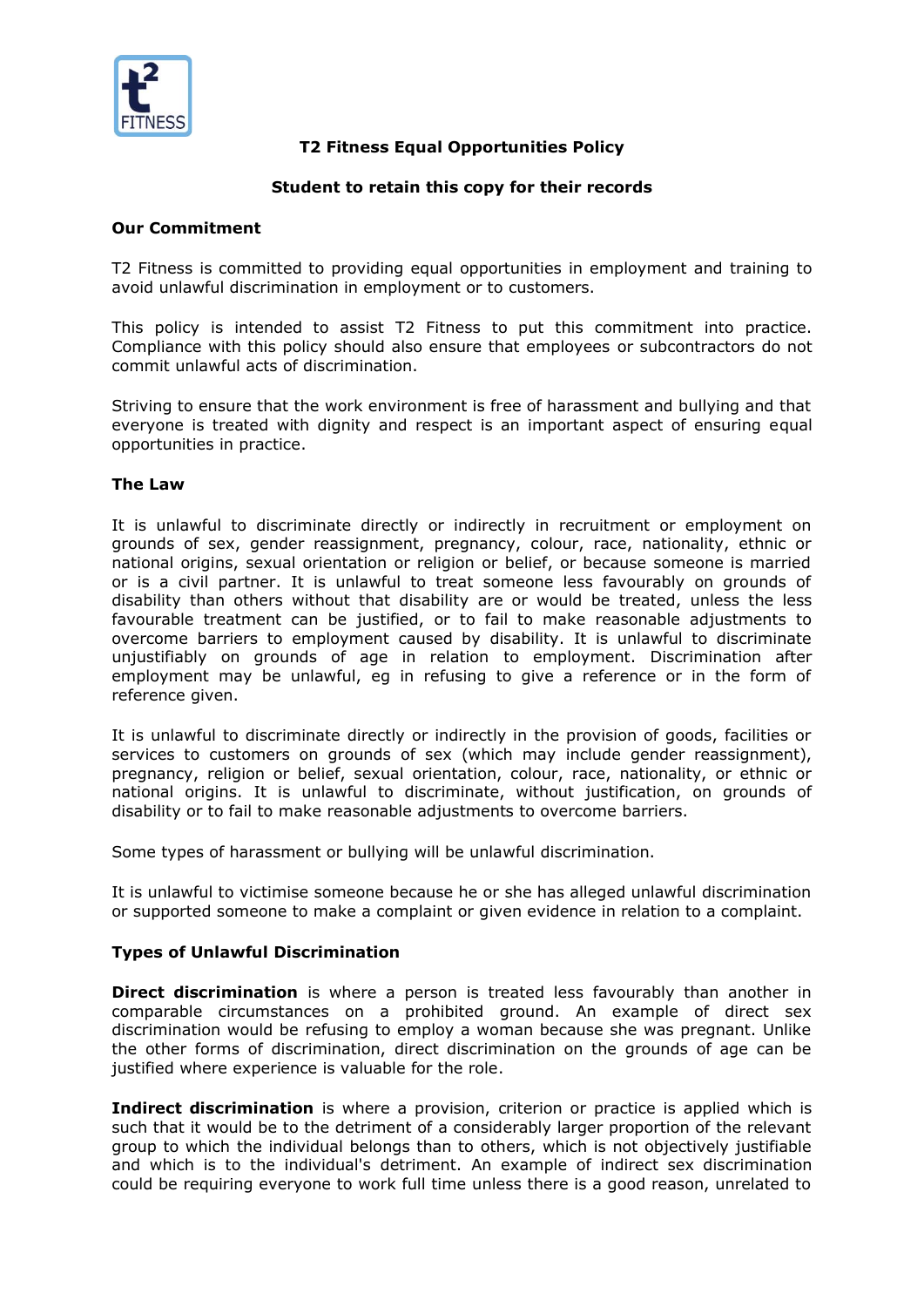

sex, as to why the particular job has to be done on a full-time basis, since requiring everyone to work full time will normally adversely affect a higher proportion of women than men.

**Harassment** is where there is unwanted conduct related to one of the prohibited grounds which has the purpose of violating a person's dignity or creating an intimidating, hostile, degrading, humiliating or offensive environment for that person. Or it is reasonably considered by that person to have the effect of violating his or her dignity or of creating an intimidating, hostile, degrading, humiliating or offensive environment for him or her, even if this effect was not intended by the person responsible for the conduct.

**Failure to make reasonable adjustments** is where arrangements disadvantage an individual because of a disability and reasonable adjustments are not made to overcome the disadvantage.

**Victimisation** is where someone is treated less favourably than others because he or she has alleged unlawful discrimination or supported someone to make a complaint or given evidence in relation to a complaint.

### **Equal opportunities in employment**

T2 Fitness will avoid unlawful discrimination in all aspects of employment including recruitment, promotion, opportunities for training, pay and benefits, discipline and selection for redundancy. T2 will endeavour to employ the best and right person to perform the task regardless of their situation.

Person and job specifications will be limited to those requirements that are necessary for the effective performance of the job. Candidates for employment or promotion will be assessed objectively against the requirements for the job, taking account of any reasonable adjustments that may be required for candidates with a disability. Disability and personal or home commitments will not form the basis of employment decisions except where necessary.

T2 Fitness will consider any possible indirectly discriminatory effect of its standard working practices, including the number of hours to be worked, the times at which these are to be worked and the place at which work is to be done, when considering requests for variations to these standard working practices and will refuse such requests only if T2 considers it has good reasons, unrelated to any prohibited ground of discrimination, for doing so. T2 Fitness will comply with its obligations in relation to statutory requests for contract variations and will also make reasonable adjustments to its standard working practices to overcome barriers caused by disability.

T2 Fitness will monitor the ethnic, gender and age composition of the existing workforce and of applicants for jobs (including promotion), and the number of people with disabilities within these groups, and will consider and take any appropriate action to address any problems which may be identified as a result of the monitoring process.

T2 Fitness cannot lawfully discriminate in the selection of employees for recruitment or promotion, but may use appropriate lawful methods, including lawful positive action, to address the under-representation of any group which identifies as being underrepresented in particular types of job.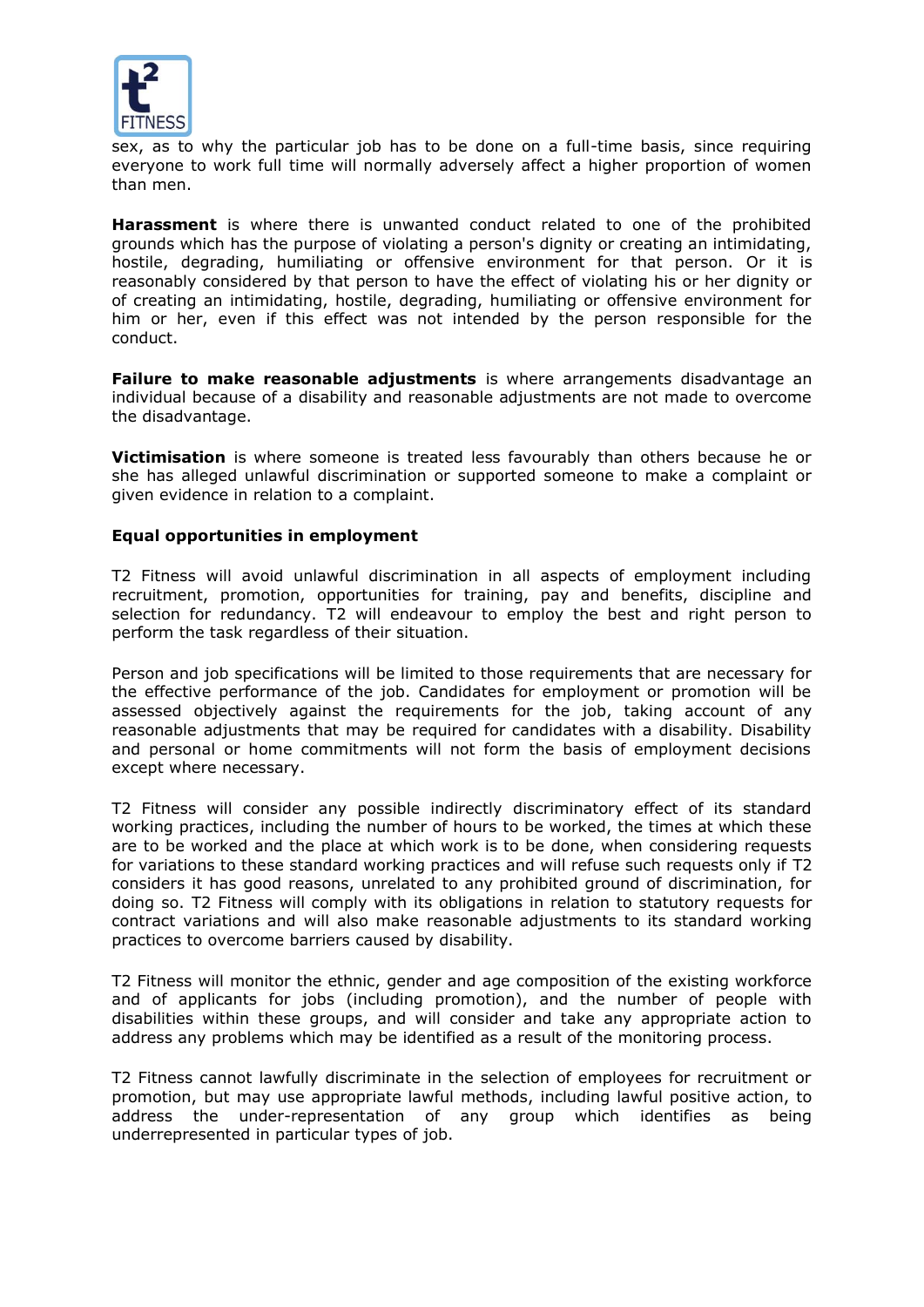

# **Customers, suppliers and other people not employed by the Company**

T2 Fitness will view all as equal and not discriminate unlawfully against customers using or seeking to use goods, facilities or services provided by the Company.

Employees should report any bullying or harassment by customers, suppliers, visitors or others to their manager who will take appropriate action.

### **Training**

T2 Fitness will provide training in equal opportunities to managers and others likely to be involved in recruitment or other decision making where equal opportunities issues are likely to arise.

T2 Fitness will provide training to all existing and new employees and others engaged to work at T2 to help them understand their rights and responsibilities and what they can do to help create a working environment free of bullying and harassment.

### **Student responsibilities**

Every student is required to assist T2 Fitness to meet its commitment to provide equal opportunities in employment and avoid unlawful discrimination.

Students can be held personally liable as well as, or instead of, T2 Fitness for any act of unlawful discrimination. Students who commit serious acts of harassment may be guilty of a criminal offence and will be investigated and possibly removed from the course without reimbursement of course fees.

Acts of discrimination, harassment, bullying or victimisation against employees or customers are disciplinary offences and will be dealt with under the Company's disciplinary procedure. Discrimination, harassment, bullying or victimisation may constitute gross misconduct and could lead to dismissal from the course without notice.

### **Grievances**

If you consider that you may have been unlawfully discriminated against, you may use the Company's grievance procedure to make a complaint.

T2 Fitness will take any complaint seriously and will seek to resolve any grievance which it upholds. You will not be penalised for raising a grievance, even if your grievance is not upheld, unless your complaint is both untrue and made in bad faith.

Use of the company's grievance procedure does not affect your right to make a complaint to an employment tribunal. Complaints to an employment tribunal must normally be made within three months beginning with the act of discrimination complained of.

### **Monitoring and review**

This policy will be monitored periodically by T2 Fitness to judge its effectiveness and will be updated in accordance with changes in the law. In particular, the company will